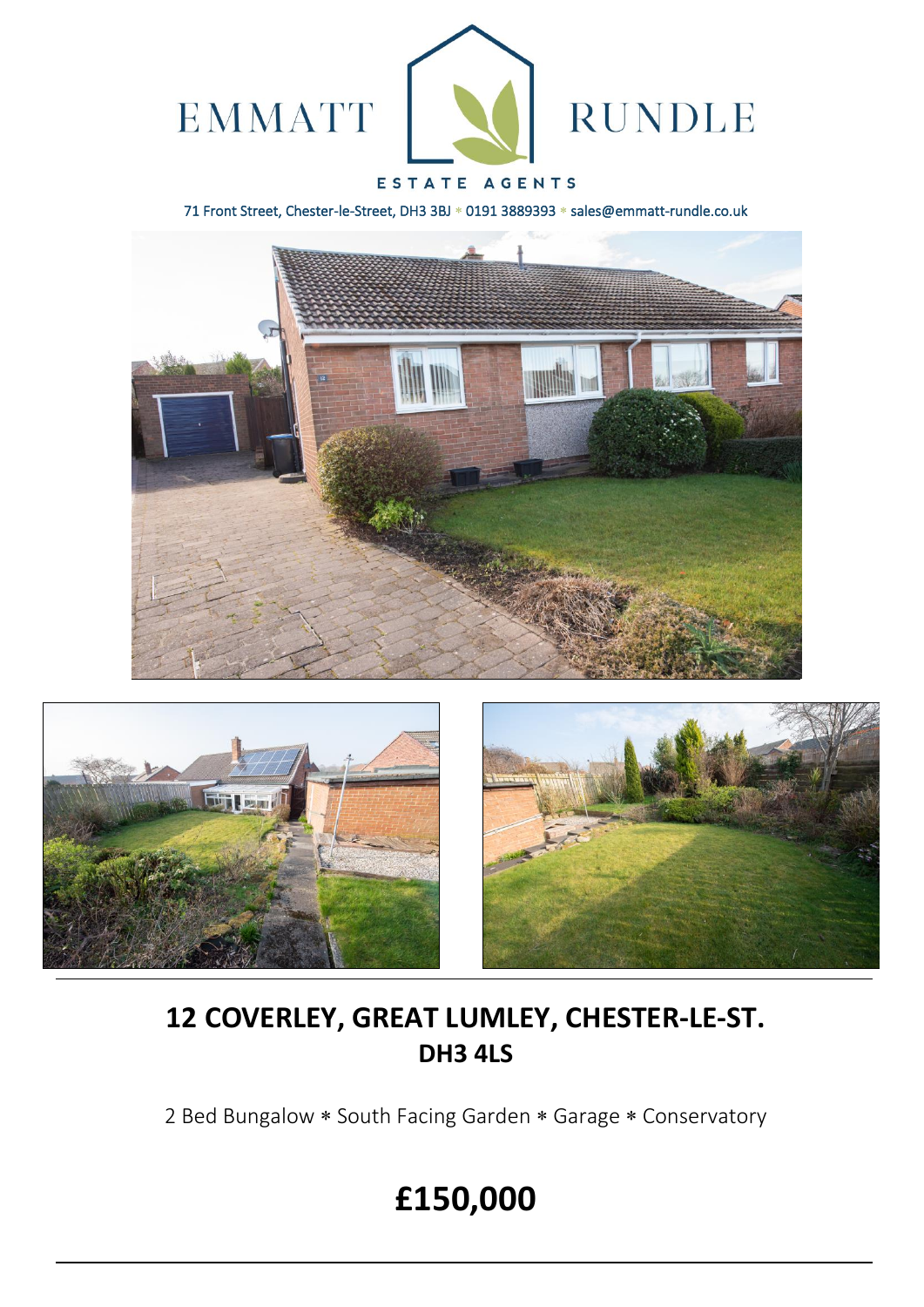#### DESCRIPTION

A two bedroom semi-detached bungalow situated on a superb plot on the outskirts of this popular development, within this sought-after village. The property is nicely presented throughout and has a number of attractive features including a spacious lounge, UPVC conservatory overlooking a large garden enjoying a sunny southerly aspect, two good sized bedrooms, kitchen with some integrated appliances leading to utility room, well-appointed bathroom, together with a long block paved driveway and large garage. There is the benefit of gas central heating via combi boiler and UPVC double glazing.

#### **TENURE**

Freehold

#### DIRECTIONS

From the south end of Front Street turn left at the roundabout onto Ropery Lane, continue over two roundabouts and take the next right turn onto Back Lane, take the first left turn onto Sandbach and immediately left, take the first right onto Coverley, the property is on the right-hand side.



**ENTRANCE HALL ENTRANCE HALL ENTRANCE HALL** 

LOUNGE

16'7" (5.05m) x 12'1" (3.68m) Feature fireplace & fire with marble hearth, radiator, wall lights, coved ceiling, UPVC door to conservatory

#### UPVC CONSERVATORY

10'2" (3.10m) x 6'4" (1.93m) Tiled floor, roller blinds, radiator, UPVC door to garden



#### **KITCHEN**

A range of wall & base units in lime oak finish, co-ordinating worksurfaces, integrated gas hob & electric oven, 1½ bowl stainless steel sink unit, plumbed for washer, cooker hood, tile laminate flooring, tiled splashbacks, vertical blinds, radiator, UPVC door to utility room

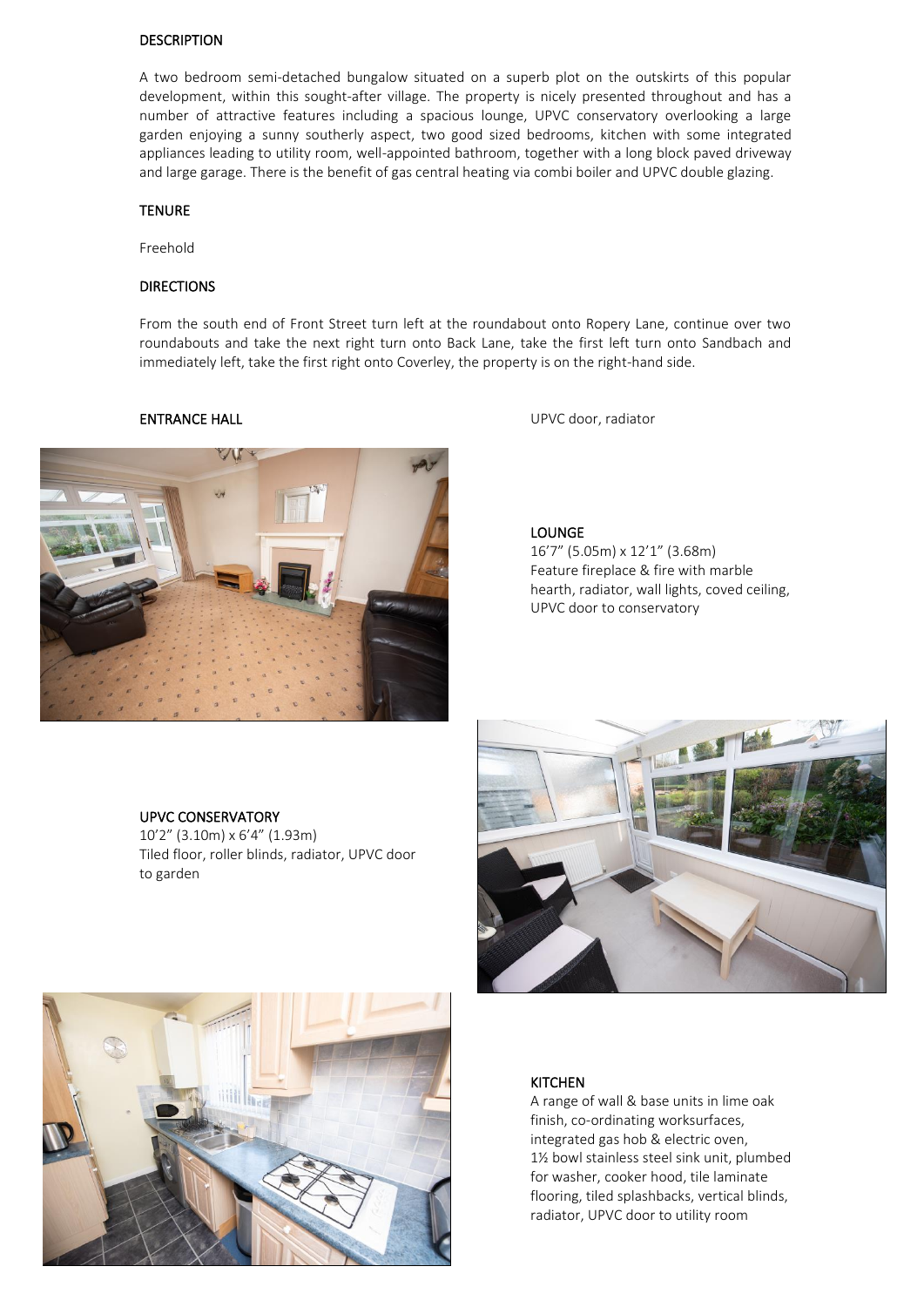UTILITY ROOM 6'4" (1.93m) x 5'6" (1.68m) Base units, tiled floor, roller blinds, radiator, UPVC door to garden

#### BEDROOM 1

15'2" (4.62m) x 9'2" (2.79m) Mirrored wardrobes, vertical blinds, radiator





#### BEDROOM 2 10'3" (3.12m) x 9'2" (2.79m) Vertical blinds, radiator

### BATHROOM

Suite in white, shower cubicle with combi shower, WC & hand basin, tiled splashbacks, vertical blinds, radiator



#### **EXTERNAL**

LARGE GARAGE Up & over door

PARKING **PARKING EXECUTES Long block paved driveway providing** ample off-road parking

GARDENS GARDENS GARDENS Well-stocked & lawned front garden with outside tap. Large well-stocked & lawned rear garden enjoying a sunny southerly aspect